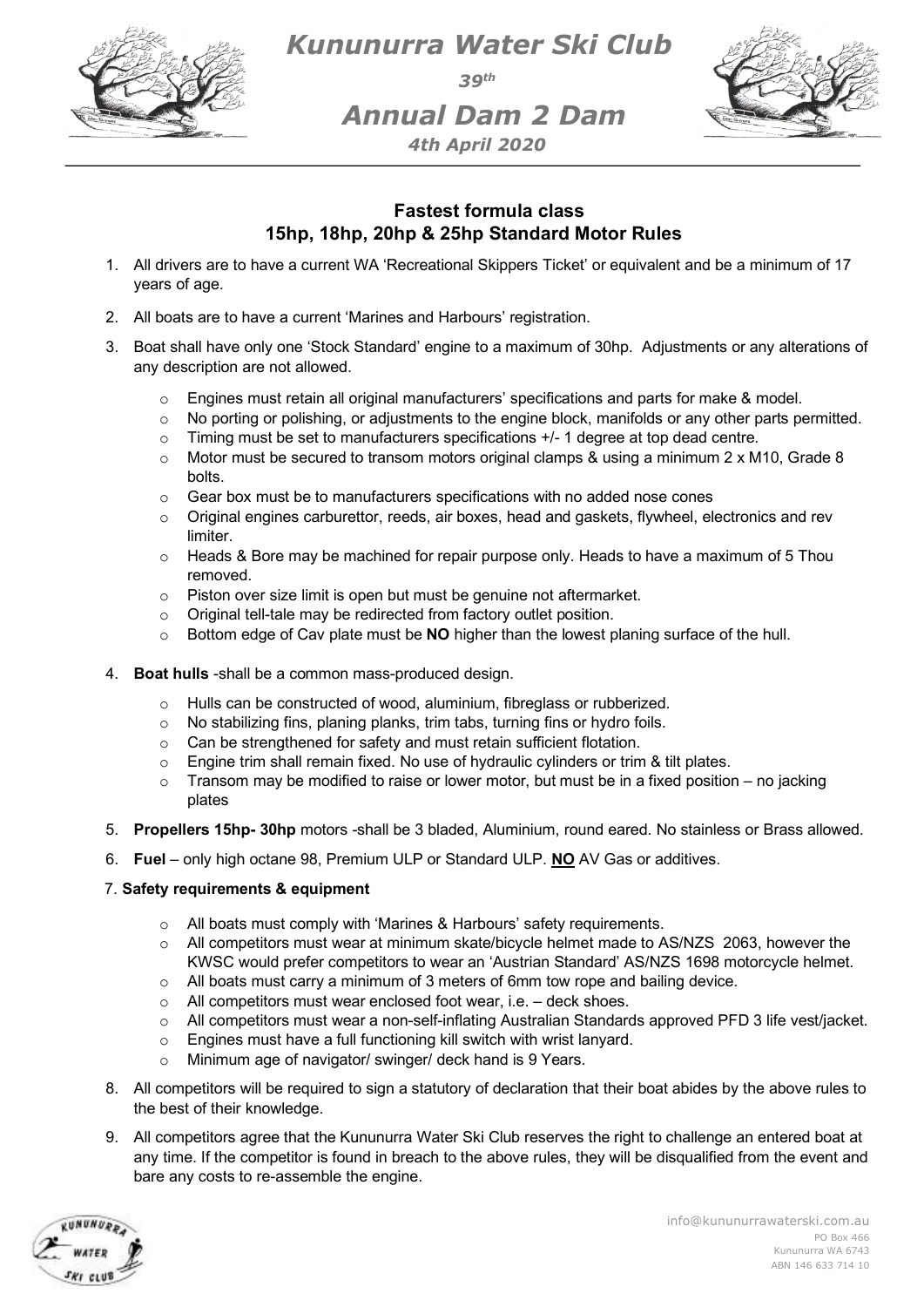

*Kununurra Water Ski Club 39th Annual Dam 2 Dam*



# *4th April 2020*

## **300cc Modified Motor Class Rules**

- 1. All drivers are to have a current 'Recreational Skippers Ticket' or equivalent and be a minimum of 17 years of age.
- 2. All boats are to have a current 'Marines and Harbours' registration.
- 3. Boat shall have only one engine to a maximum of 300cc, 18hp, **2 cylinders**.
	- o Pistons, rings, reeds must be original manufacturer specified for engine make & model or massproduced aftermarket equivalent e.g. – Wiseco & Boysen.
	- o Engines can be internally modified e.g.-Porting & polishing, or adjustments to the engine block, manifolds, head shaving, pistons, flywheel, exhaust and cylinder boring.
	- o Engines original parts e.g. Carburettor, crank case, rods, reed block, Flywheel, head, **MUST BE USED** and be original '**manufacturer's specified'** for engine make and model, but **CAN** be modified.
	- o No 'one off 'custom manufactured parts to replace genuine parts.
	- $\circ$  Exhaust engines exhaust passage must remain inside the mid-section casing and engine cowling.
	- o All exhaust gases must exit via factory gearbox/mid-section/passages.
	- o Engine must be naturally aspirated, with **NO** forced induction permitted.
	- o Rev limiter can be disconnected
	- o Nose cones permitted.
	- <sup>o</sup> Bottom edge of Cav plate must be **NO** higher than the lowest planing surface of the hull.
- 4. **Boat hulls** –open in design and construction material.
	- o Low water pick up permitted for surface piercing propeller
	- o Can be strengthened for safety and must retain sufficient flotation.
	- o Engine trimming and jacking plates permitted.
	- o Stabilizing fins on cavitation plate permitted
- 5. **Propellers** Can be Aluminium, Stainless steel, No Brass allowed.
	- o Propeller can be modified
	- <sup>o</sup> Over hub or through hub permitted
- 6. **Fuel** only high octane 98, Premium ULP or Standard ULP. **NO** AV Gas or additives.
- 7. **Safety requirements & equipment** 
	- o All boats must comply with 'Marines & Harbours' safety requirements.
	- $\circ$  All boats must carry a minimum of 3 meters of 6mm tow rope and bailing device.
	- o All competitors must wear an 'Australian Standards' AS/NZS 1698, Motorcycle helmet
	- o All competitors must wear enclosed foot wear, i.e. deck shoes
	- o All competitors must wear a non-self-inflating Australian Standards approved PFD 3 life vest/jacket.
	- o Engines must have a full functioning kill switch with wrist lanyard.
	- o Minimum age of competitors is 14 years.
- 8. All competitors will be required to sign a statutory of declaration that their boat abides by the above rules to the best of their knowledge.
- 9. All competitors agree that the Kununurra Water Ski Club reserves the right to challenge an entered boat at any time. If the competitor is found in breach to the above rules, they will be disqualified from the event and bare any costs to re-assemble the engine.

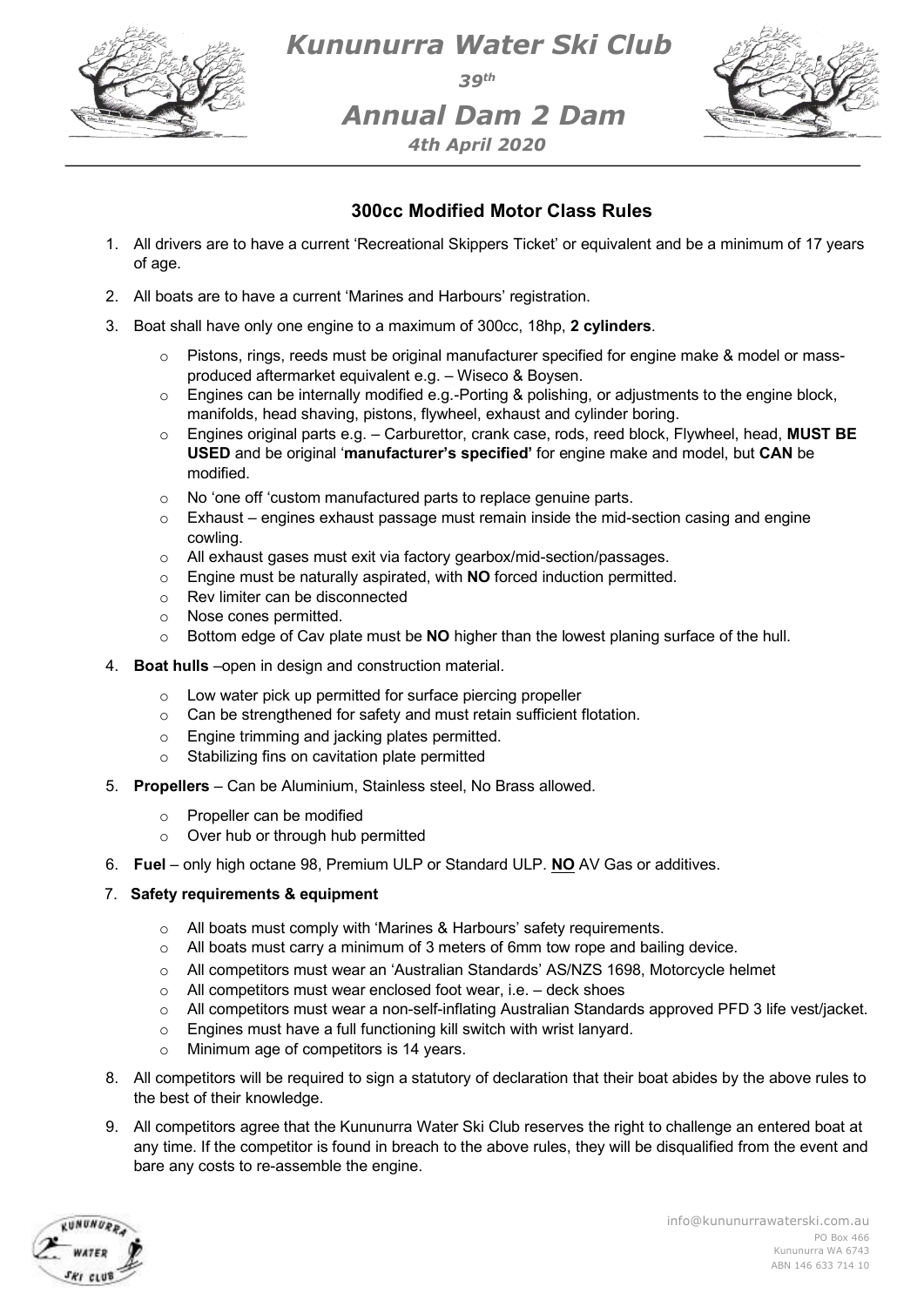

*Kununurra Water Ski Club 39th Annual Dam 2 Dam*

*4th April 2020*



## **30hp Standard motor class rules**

- 1. All drivers are to have a current 'Recreational Skippers Ticket' or equivalent and be a minimum of 17 years of age.
- 2. All boats are to have a current 'Marines and Harbours' registration.
- 3. Boat shall have only one 'Stock Standard' engine to a maximum of 30hp. Adjustments or any alterations of any description are not allowed.
	- o Engines must retain all original manufacturers' specifications and parts for make & model.
	- $\circ$  No porting or polishing, or adjustments to the engine block, manifolds or any other parts permitted.
	- $\circ$  Timing must be set to manufacturers specifications  $+/-1$  degree at top dead centre.
	- $\circ$  Motor must be secured to transom motors original clamps & using a minimum 2 x M10, Grade 8 bolts.
	- $\circ$  Gear box must be to manufacturers specifications with no added nose cones
	- $\circ$  Original engines carburettor, reeds, air boxes, head and gaskets, flywheel, electronics and rev limiter.
	- $\circ$  Heads & Bore may be machined for repair purpose only. Heads to have a maximum of 5 Thou removed.
	- o Piston over size limit is open but must be genuine not aftermarket.
	- o Original tell-tale may be redirected from factory outlet position.
	- <sup>o</sup> Bottom edge of Cav plate must be **NO** higher than the lowest planing surface of the hull.
- 4. **Boat hulls** -shall be a common mass-produced design.
	- o Hulls can be constructed of wood, aluminium, fibreglass or rubberized.
	- o No stabilizing fins, planing planks, trim tabs, turning fins or hydro foils.
	- o Can be strengthened for safety and must retain sufficient flotation.
	- $\circ$  Engine trim shall remain fixed. No use of hydraulic cylinders or trim & tilt plates.
	- $\circ$  Transom may be modified to raise or lower motor, but must be in a fixed position no jacking plates
- 5. **Propellers 15hp- 30hp** motors -shall be 3 bladed, Aluminium, round eared. No stainless or Brass allowed.
- 6. **Fuel** only high octane 98, Premium ULP or Standard ULP. **NO** AV Gas or additives.

- $\circ$  All boats must comply with 'Marines & Harbours' safety requirements.
- o All competitors must wear at minimum skate/bicycle helmet made to AS/NZS 2063, however the KWSC would prefer competitors to wear an 'Austrian Standard' AS/NZS 1698 motorcycle helmet.
- $\circ$  All boats must carry a minimum of 3 meters of 6mm tow rope and bailing device.
- o All competitors must wear enclosed foot wear, i.e. deck shoes
- $\circ$  All competitors must wear a non-self-inflating Australian Standards approved PFD 3 life vest/jacket.
- o Engines must have a full functioning kill switch with wrist lanyard.
- o Minimum age of navigator/ swinger/ deck hand is 9 Years.
- 8. All competitors will be required to sign a statutory of declaration that their boat abides by the above rules to the best of their knowledge.
- 9. All competitors agree that the Kununurra Water Ski Club reserves the right to challenge an entered boat at any time. If the competitor is found in breach to the above rules, they will be disqualified from the event and bare any costs to re-assemble the engine.

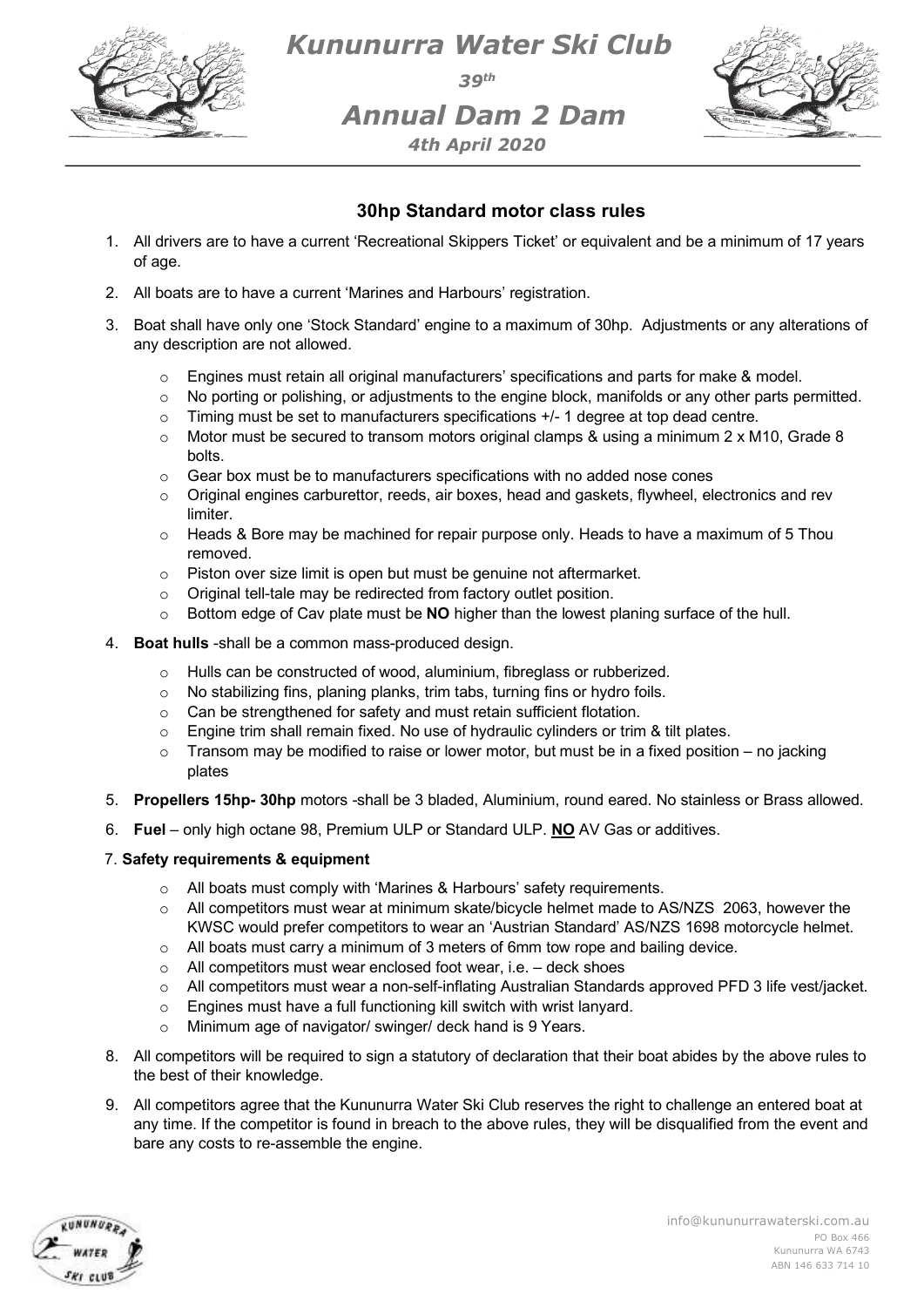

*Kununurra Water Ski Club*

*39th*

*Annual Dam 2 Dam 4th April 2020*



## **30HP Super Standard**

- 1. All drivers are to have a current 'Recreational Skippers Ticket' or equivalent and be a minimum of 17 years of age.
- 2. All boats are to have a current 'Marines and Harbours' registration.
- 3. Boat shall have only one 'Stock Standard' engine to a maximum of 30hp. Adjustments or any alterations of any description are not allowed.
	- o Engines must retain all original manufacturers' specifications and parts for make & model.
	- o No porting or polishing, or adjustments to the engine block, manifolds or any other parts permitted.
	- o Timing must be set to manufacturers specifications +/- 1 degree at top dead centre. *Yamaha outboards specifications are 25deg BTDC +/- 1deg.*
	- o Motor must be secured to transom motors original clamps & using a minimum 2 x M10, Grade 8 bolts.
	- $\circ$  Gear box must be to manufacturers specifications with no added nose cones.
	- o **MUST BE TRUE** to original manufacturers specifications for make and model and remain fitted to the engine *(Exception*: **Rev Limiter may be disconnected or bypassed)**
	- o Original engines carburettor, reeds, air boxes, head and gaskets, flywheel, electronics.
	- $\circ$  Heads & Bore may be machined for repair purpose only. Heads to have a maximum of 5 Thou removed.
	- o Piston over size limit is open but must be genuine not aftermarket.
	- o Shallow water drive setup may be removed
	- o Original fuel fitting from fuel tank to factory fuel filter may be removed
	- o Cav plate must parallel or lower then lowest planning surface of the hull
	- $\circ$  0.99 or larger jets must be used. RDC has a measured spigot (complies with Yamaha specs for minimum .99 jet) which will be used to check jet size
	- $\circ$  Yamaha outboards may use pre-2009 carburettors on 2009 to current motors.
	- o Jets **cannot** be made **smaller** in any motor. Engines can be jetted larger for tuning purposes.
	- o Original tell-tale may be redirected from factory outlet position.
	- o Bottom edge of Cav plate must be **NO** higher than the lowest planing surface of the hull.
- 4. **Boat hulls** -shall be a common mass-produced design.
	- o Hulls can be constructed of wood, aluminium, fibreglass or rubberized.
	- o Can be Modified. Custom seat(s) permitted **front seat may be removed**
	- o Engine trimming devices may be fitted
	- o Can be strengthened for safety and must retain sufficient flotation.
	- o **NO** stabiliser fins permitted on cavitation plate.
	- $\circ$  Transom may be modified to raise or lower motor, but must be in a fixed position no jacking plates
	- $\circ$  Can be fitted with a central mounted keel
- 5. **Propellers 30hp** motors- Any through hub propeller may be used open to all and any modification. No Brass propellers allowed.
- 6. **Fuel** only high octane 98, Premium ULP or Standard ULP. **NO** AV Gas or additives.

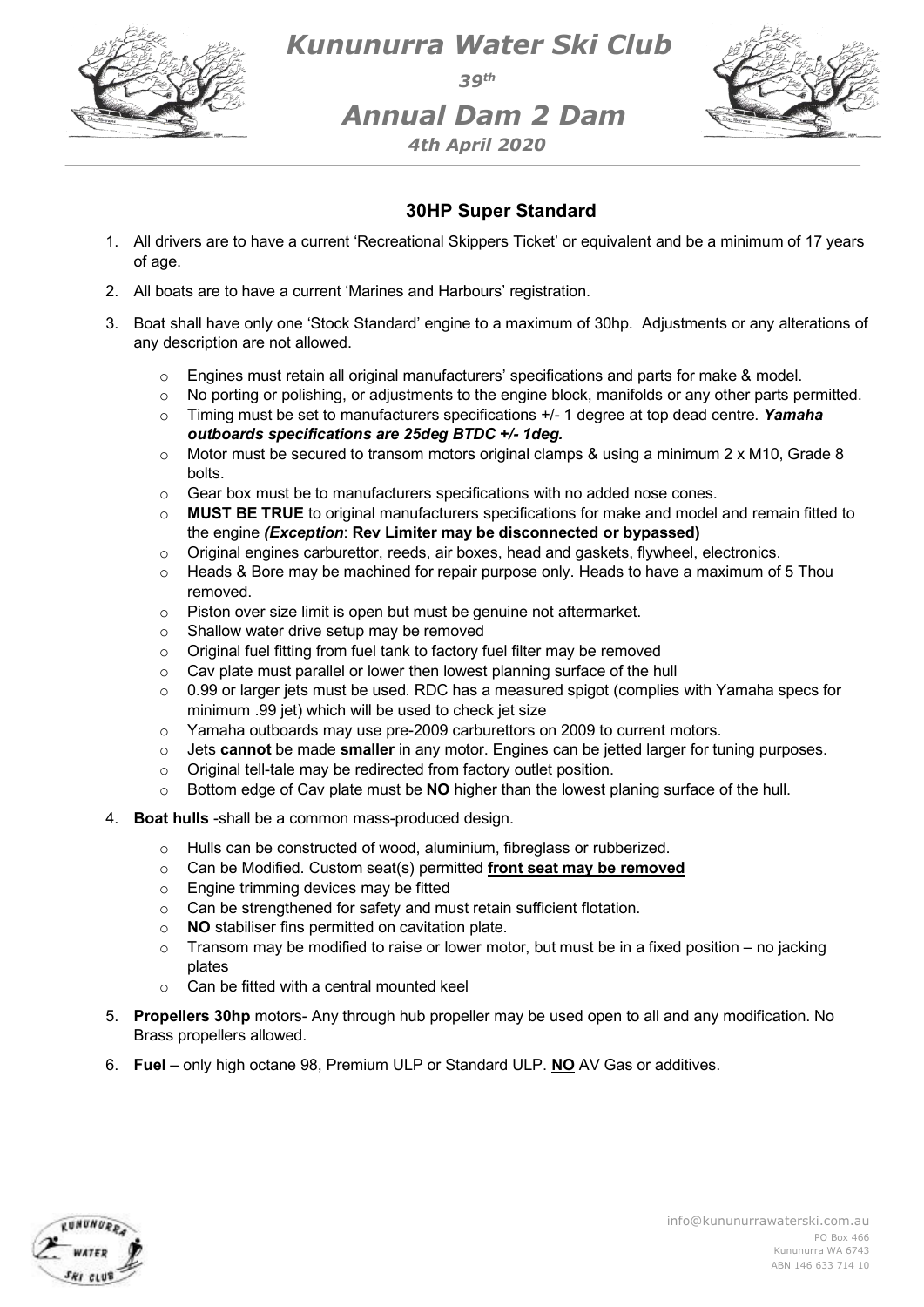

*Kununurra Water Ski Club 39th Annual Dam 2 Dam 4th April 2020*



- o All boats must comply with 'Marines & Harbours' safety requirements.
- o All competitors must wear at minimum skate/bicycle helmet made to AS/NZS 2063, however the KWSC would prefer competitors to wear an 'Austrian Standard' AS/NZS 1698 motorcycle helmet.
- o All boats must carry a minimum of 3 meters of 6mm tow rope and bailing device.
- o All competitors must wear enclosed foot wear, i.e. deck shoes
- o All competitors must wear a non-self-inflating Australian Standards approved PFD 3 life vest/jacket.
- o Engines must have a full functioning kill switch with wrist lanyard.
- o Minimum age of navigator/ swinger/ deck hand is 9 Years.
- 8. All competitors will be required to sign a statutory of declaration that their boat abides by the above rules to the best of their knowledge.
- 9. All competitors agree that the Kununurra Water Ski Club reserves the right to challenge an entered boat at any time. If the competitor is found in breach to the above rules, they will be disqualified from the event and bare any costs to re-assemble the engine.

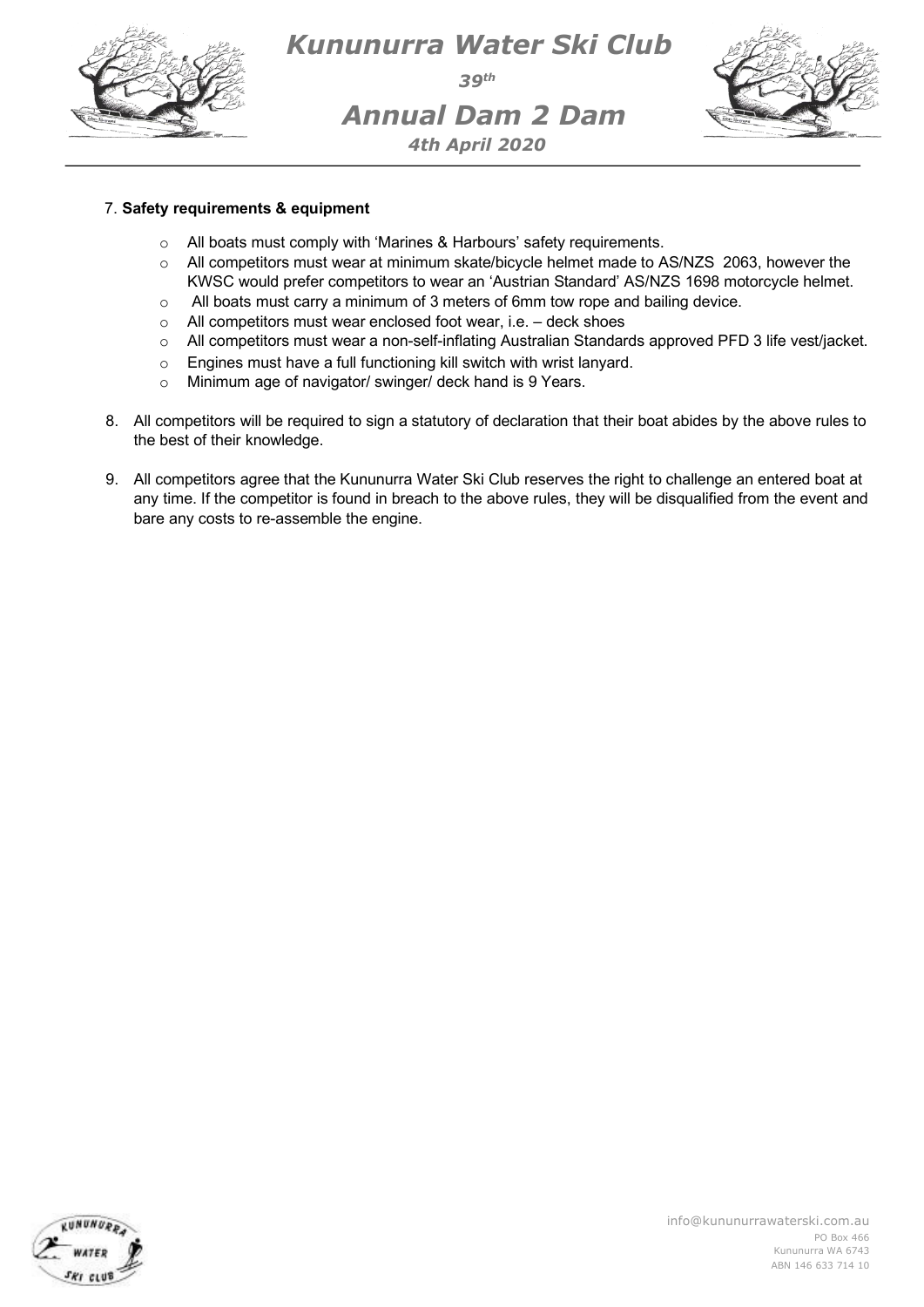

*Kununurra Water Ski Club 39th Annual Dam 2 Dam*



# **30hp Modified Motor Class Rules**

*4th April 2020*

- 1. All drivers are to have a current 'Recreational Skippers Ticket' or equivalent and be a minimum of 17 years of age.
- 2. All boats are to have a current 'Marines and Harbours' registration.
- 3. Boat shall have only one engine to a maximum of 30hp, **3cylinders**.
	- $\circ$  Pistons, rings, reeds must be original manufacturer specified for engine make & model or mass produced, aftermarket equivalent e.g. – Wiseco & Boysen.
	- $\circ$  Engines can be internally modified e.g.-Porting & polishing, or adjustments to the engine block, manifolds, head shaving, pistons, flywheel, exhaust and cylinder boring.
	- o Engines original parts e.g. Carburettor, crank case, rods, reed block, Flywheel, head, **MUST BE USED** and be original '**manufacturer's specified'** for engine make and model, but **CAN** be modified.
	- o No 'one off 'custom manufacture red parts to replace genuine parts.
	- $\circ$  Exhaust engines exhaust passage must remain inside the mid-section casing and engine cowling.
	- o All exhaust gases must exit via factory gearbox/mid-section/passages.
	- o Engine must be naturally aspirated, with **NO** forced induction permitted no turbos and super chargers.
	- o Original tell-tale may be redirected from factory outlet position.
	- $\circ$  Motor must be secured to transom motors using a minimum of 2 x M10, Grade 8 bolts
	- o Bottom edge of Cav plate must be **NO** higher than the lowest planing surface of the hull.
- 4. **Boat hulls** -shall be a common mass-produced design.
	- o Hulls can be constructed of wood, aluminium, fibreglass or rubberized.
	- o No planing planks.
	- o Central keel and/ or turning fins permitted.
	- $\circ$  Can be strengthened for safety and must retain sufficient flotation when fully submerged.
	- o Motor trimming devices permitted.
	- $\circ$  Transom may be modified to raise or lower motor, but must be in a fixed position no jacking plates.
	- o Custom seats permitted.
- 5. **Propellers** Can be Aluminium, Stainless steel solid or through hub, with modifications and re-bushing permitted. No Brass propellers allowed.
- 6. **Fuel** only high octane 98, Premium ULP or Standard ULP. **NO** AV Gas or additives.

- o All boats must comply with 'Marines & Harbours' safety requirements.
- $\circ$  All boats must carry a minimum of 3 meters of 6mm tow rope and bailing device.
- o All competitors must wear an 'Australian Standards' AS/NZS 1698 Motorcycle helmet.
- o All competitors must wear enclosed foot wear, i.e. deck shoes
- $\circ$  All competitors must wear a non-self-inflating Australian Standards approved PFD 3 life vest/jacket.
- o Engines must have a full functioning kill switch with wrist lanyard.
- o Minimum age of navigator/swinger is 16 years.
- 8. All competitors will be required to sign a statutory of declaration that their boat abides by the above rules to the best of their knowledge.
- 9. All competitors agree that the Kununurra Water Ski Club reserves the right to challenge an entered boat at any time. If the competitor is found in breach to the above rules, they will be disqualified from the event and bare any costs to re-assemble the engine.